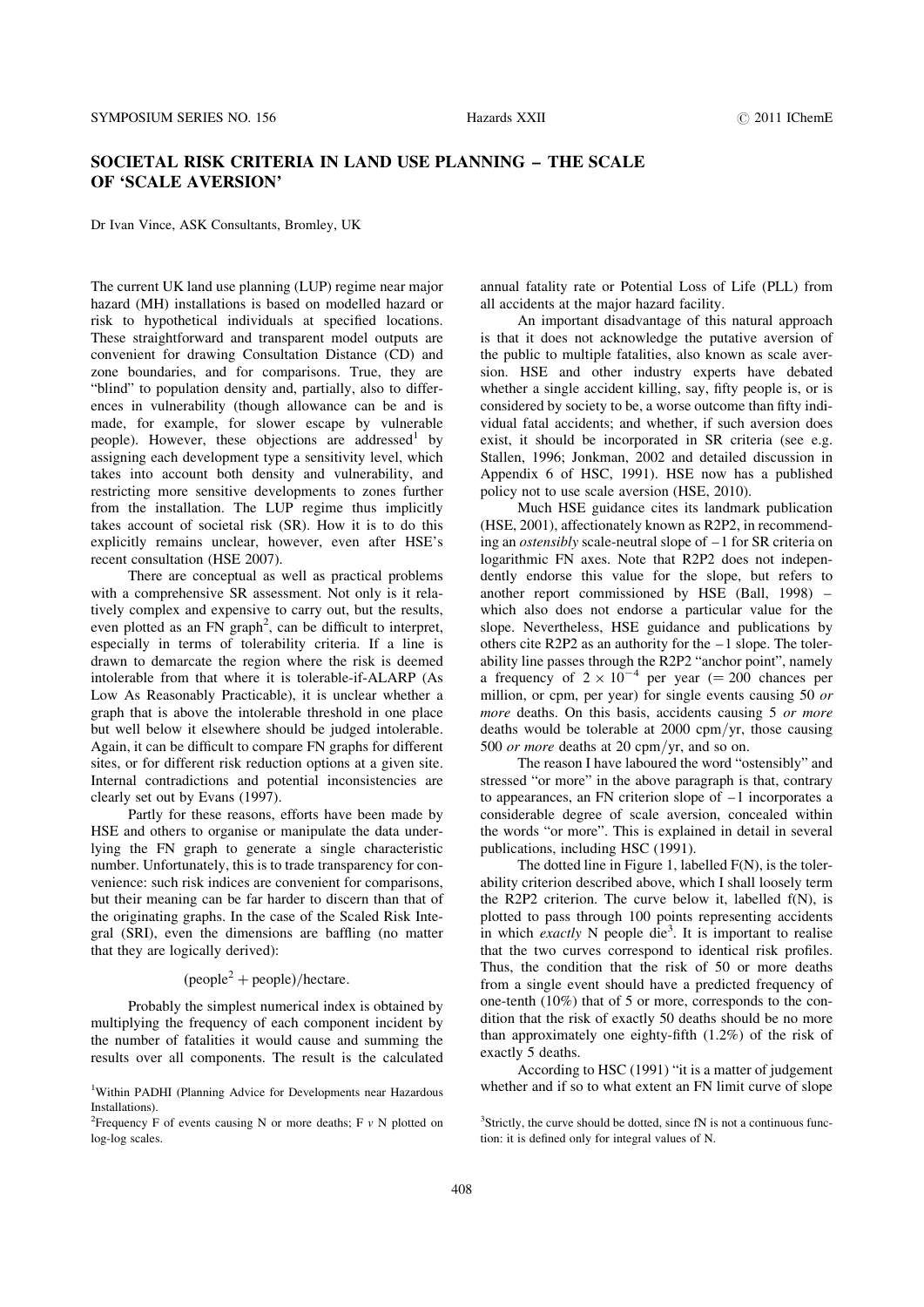<span id="page-1-0"></span>

Figure 1. Scale aversion implicit in apparently scale-neutral FN criterion

minus 1 is indeed risk averse: that is, shows extra repugnance to deaths of large numbers. We consider that it does include some risk aversion." The reason for the authors' hesitation is that "one might think in terms [not of exact numbers of victims, but] of the chance of killing 'about 10' (say, 9-11), 'about 100' (say, 90-110), and 'about 1000' (say, 900– 1100). The frequency of events would indeed be in the ratio 1:10:100."

However, the scale aversion definitely exists and can be objectively measured. To begin with, the ratio quoted by HSE is not quite correct. The just-tolerable frequency of events killing about  $1000 (900 - 1100)$ , about  $100$  and about 10 (the HSE sequence is back to front) is in the ratio 1:10:137. If we include in our survey the just-tolerable frequency of killing one person<sup>4</sup>, the ratio, which would be 1:10:100:1000 without scale aversion, turns out to be 1:10:137:2465.

For the criterion to be truly scale-neutral, the maximum tolerable PLL should be directly proportional to the maximum number of fatalities  $(N_{\text{max}})$ . In the hypothetical situation where at most one fatality could be caused, ie  $N_{\text{max}} = 1$ , the value of PLL consistent with the R2P2 anchor point is  $5.00 \times 10^{-3}$ . Table 1 compares calculated just-tolerable PLLs that are truly scale-neutral, ie proportional to  $N_{\text{max}}$ , with those derived from the R2P2 graph. A marked scale aversion is clearly apparent.

It must be conceded that the gap between the curves in Figure 1 tends to decrease, together with the degree of scale aversion, for sparser sets of N values – rather than a continuous spectrum (Ball, 1998).

The SRI was originally applied in the LUP context, prior to the introduction of PADHI. It therefore dealt originally with risks of dangerous dose (or worse); however, there is no objection, in principle, of using it to express fatality risks, as is appropriate in the present context.

The derivation of the SRI is set out in Carter (1995) and further explained in Hirst (1998), Carter (2000) and elsewhere. The SRI is calculated from IR values:

$$
SRI = (P \times R \times T)/A
$$

where:

- $P =$  population factor
	- $= \frac{1}{2}$ [mn + (mn)<sup>2</sup>], where
- $m =$  population modifier:
	- $m = 1$  for house residents
		- 2 for a sensitive/vulnerable population 0.25 for people at a workplace
- $n =$  population of development
- $R = IR$  (at the proposed development near the MH site) (cpm/yr)
- $T =$  proportion of time for which the development is occupied
- $A =$  area of development (ha)

The population factor P represents an enormous scale aversion, with the aversion factor growing at approximately half the rate of the number of fatalities. Thus, it is implied that society is as averse from an accident in which 50 people are killed as it is to  $\frac{1}{2}(50 + 50^2) = 1275$  separate fatalities.

I have been unable to find any justification for this weighting, beyond the observation made by Hirst (1998) that it falls within the range of weightings used by others. In fact, as Hirst himself demonstrates, the SRI scale aversion grows with N in parallel (beyond approximately  $N = 10$ ) to the system in use in the Netherlands, which HSC (1991) branded "extreme" – and which has caused "some local difficulties of implementation which have necessitated permission for derogations" (Ball, 1998). Indeed, it appears to outdo in severity of aversion the distantly related "worstcase" screening tool, the Approximate Risk Integral (Carter, 2000; Hirst, 2002); though perhaps not the recently proposed risk integral for land-use planning (Saw, 2009).

It is instructive to pit R2P2 and SRI against one another – instructive, though perhaps somewhat mischievous: R2P2 is concerned with regulatory compliance of hazardous installations and SRI is used in the management of residual risk through LUP; therefore, strictly, we are not comparing like with like. For simplicity, let us do this

Table 1. Comparison of scale-neutral PLL values with those derived from R2P2

| R <sub>2</sub> P <sub>2</sub> (FN<br>slope $= -1$ ) |
|-----------------------------------------------------|
| 0.005                                               |
| 0.020                                               |
| 0.042                                               |
| 0.065                                               |
|                                                     |

<sup>&</sup>lt;sup>4</sup>Since we are dealing with integers, "about  $1" = 1$ .